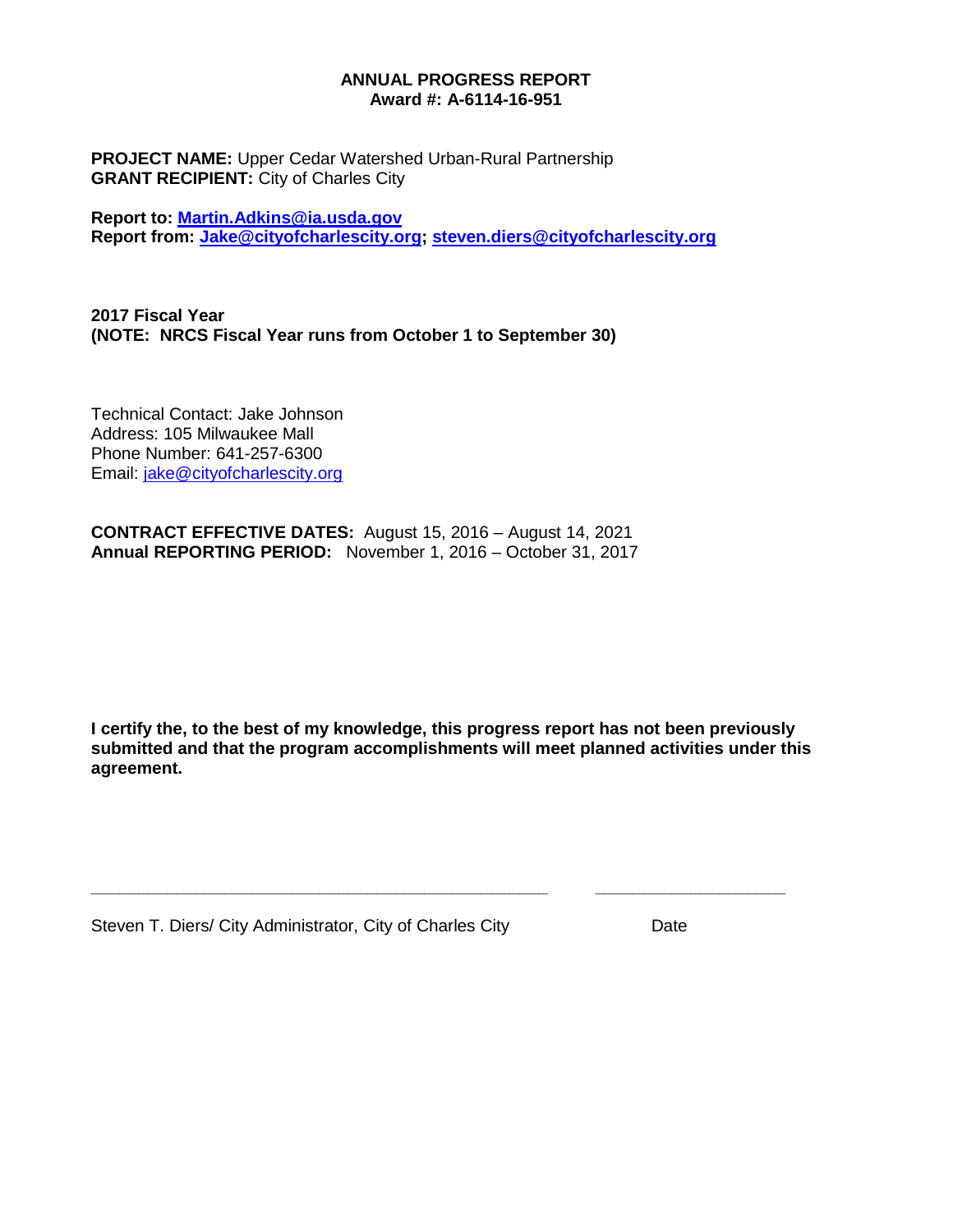**Objective 1:** Implement BMPs through financial and technical assistance to reduce nutrient loads, improve soil health, and reduce peak flows in the Upper Cedar River:

# **TASK:**

- 1. Install BMPs, including:
	- o Nutrient Management
	- o Denitrifying Bioreactors
	- o Saturated Buffers
	- o No-till / Strip-till
	- o Cover Crops
- 2. Conduct water monitoring activities, including:
	- o Biological monitoring of fish and invertebrates at three reference sites once during project period (Deer Creek, Rock Creek, Little Cedar)
	- o Monthly water quality monitoring from April October on the Cedar River at Janesville during each year of the project period
	- o Water monitoring at 13 sites from April October during each year of the project period
	- o Tile outflow sampling at approximately 16 sites in the Rock Creek Watershed
	- o Maintain and collect data from the University of Iowa network of stream gage sensors, rain gages, and soil moisture probes in the Upper Cedar **Watershed**

## **Deliverables Required to Document Task Completion:**

- 1. Number of practices implemented. (Two reports: **Annual summary report, due November 30** and Mid-year status report, due April 30)
	- o -0- practices implemented
		- Although three owners/operators assisted on applying 160 acres of cover crop, 3.1 acres of grassed waterway and 15 acres of timber stand improvement
		- 4,228.4 acres are contracted by 22 producers, with an obligation of \$583,542.00.
		- 2 bioreactors and 4 saturated buffers have been constructed in the Rock Creek Watershed (not using RCPP funding)
		- 57+ water samples have been collected to evaluate practice effectiveness of saturated buffers and bioreactors.
		- **Engineering and construction support has been provided to** design bioreactors and saturated buffers.
		- ACPF maps have been developed showing implementation opportunities in the RCPP area.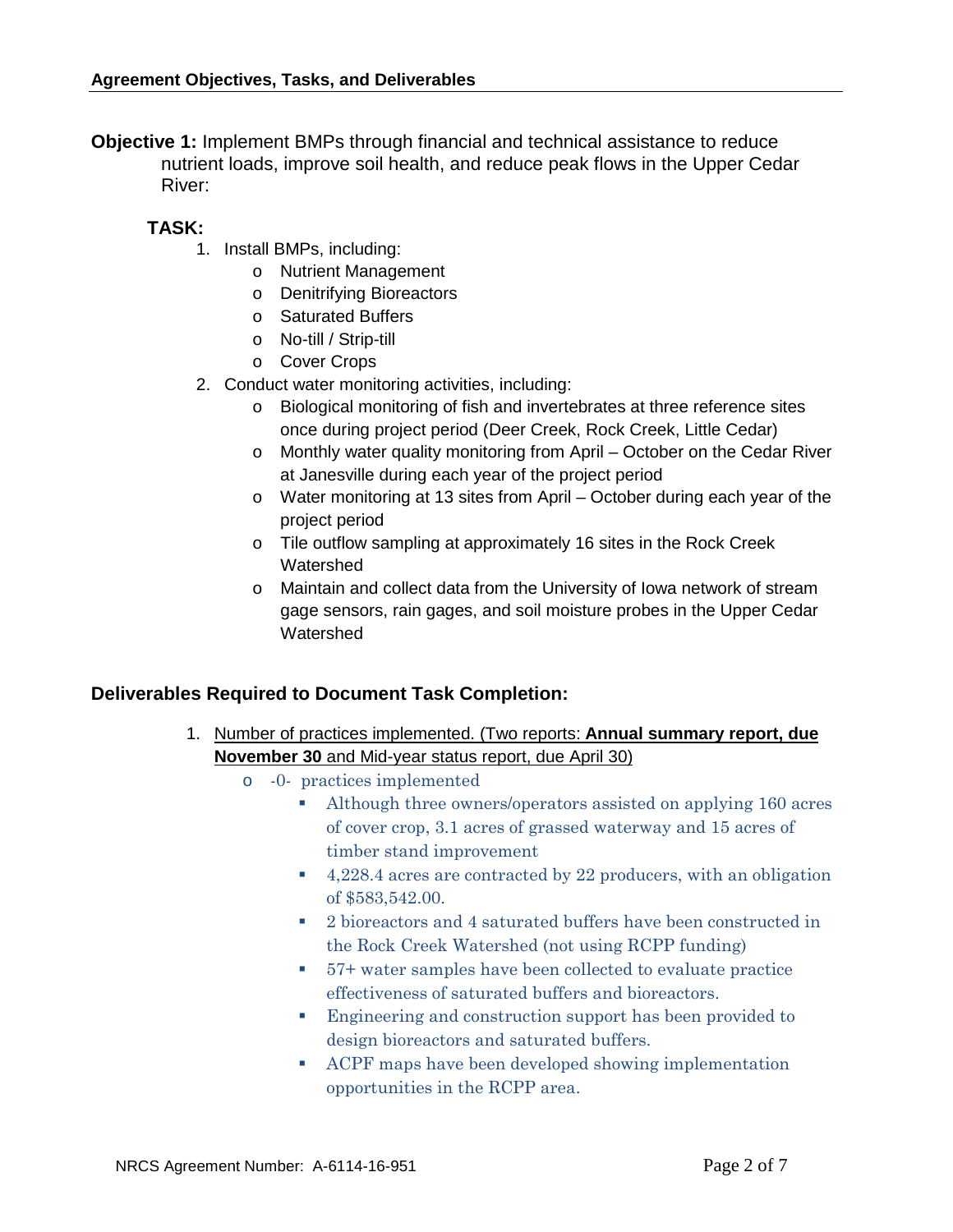- 2. Estimated load reductions achieved through practice implementation. (Two reports: **Annual summary report, due November 30** and Mid-year status report, due April 30)
	- o No practices implement to date, establishing baseline data.
- 3. Documentation of water quality monitoring activities to track changes in nutrient concentrations and other parameters. (Two reports: **Annual summary report, due November 30** and Mid-year status report, due April 30)

| <b>Site</b>         | $2016$ average NO3-<br>N concentration<br>(mg/L) | 2017 average<br>$NO3-N$<br>concentration<br>(mg/L) | 2017 NO3-<br>N loads<br>(lbs) | 2017 NO3-N<br>Yield<br>(lbs/ac) |
|---------------------|--------------------------------------------------|----------------------------------------------------|-------------------------------|---------------------------------|
| Slough Cr Inlet     | <b>12.5</b>                                      | 9.0                                                |                               |                                 |
| Slough Cr Outlet    | 9.1                                              | 5.0                                                |                               |                                 |
| <b>Beaver Creek</b> | 11.0                                             | 8.6                                                |                               | ---                             |
| Miller Creek        | 11.5                                             | 8.9                                                |                               | ---                             |
| Lime Creek          | 12.7                                             | 9.3                                                |                               | ---                             |
| Cedar R. Palo       | 8.8                                              | 6.5                                                |                               | ---                             |
| Cedar R.            | 7.6                                              | 6.0                                                | ---                           |                                 |
| Conesville          |                                                  |                                                    |                               |                                 |

## **A. Comparison of actual accomplishments to the objectives planned for the period:**

a. No accomplishments to date. Objectives planned for this period included 400 acres of No Till/Strip Till as well as 500 acres of cover crops to be completed by FY16.

## **B. Reasons why established objectives were not met:**

a. Project just getting started and establishing baseline data. Meeting with landowners and operators didn't begin until fall of 2016. In reality the FY17 is our "Year 1" for the project.

#### **C. Problems, delays or adverse conditions, which will affect the attainment of overall project objectives, prevent meeting time schedules or objectives, or preclude attainment of particular project work elements during established time period:**

- a. Completion of MOU on the project and coordination of partner entities did not occur until August 2016, after the growing season was all but complete.
- D. **Additional pertinent information:** none
- **E. Percent complete:** 0%

**Objective 2:** Conduct conservation planning activities to support BMP implementation

# **TASK:**

1. Develop Conservation Plans.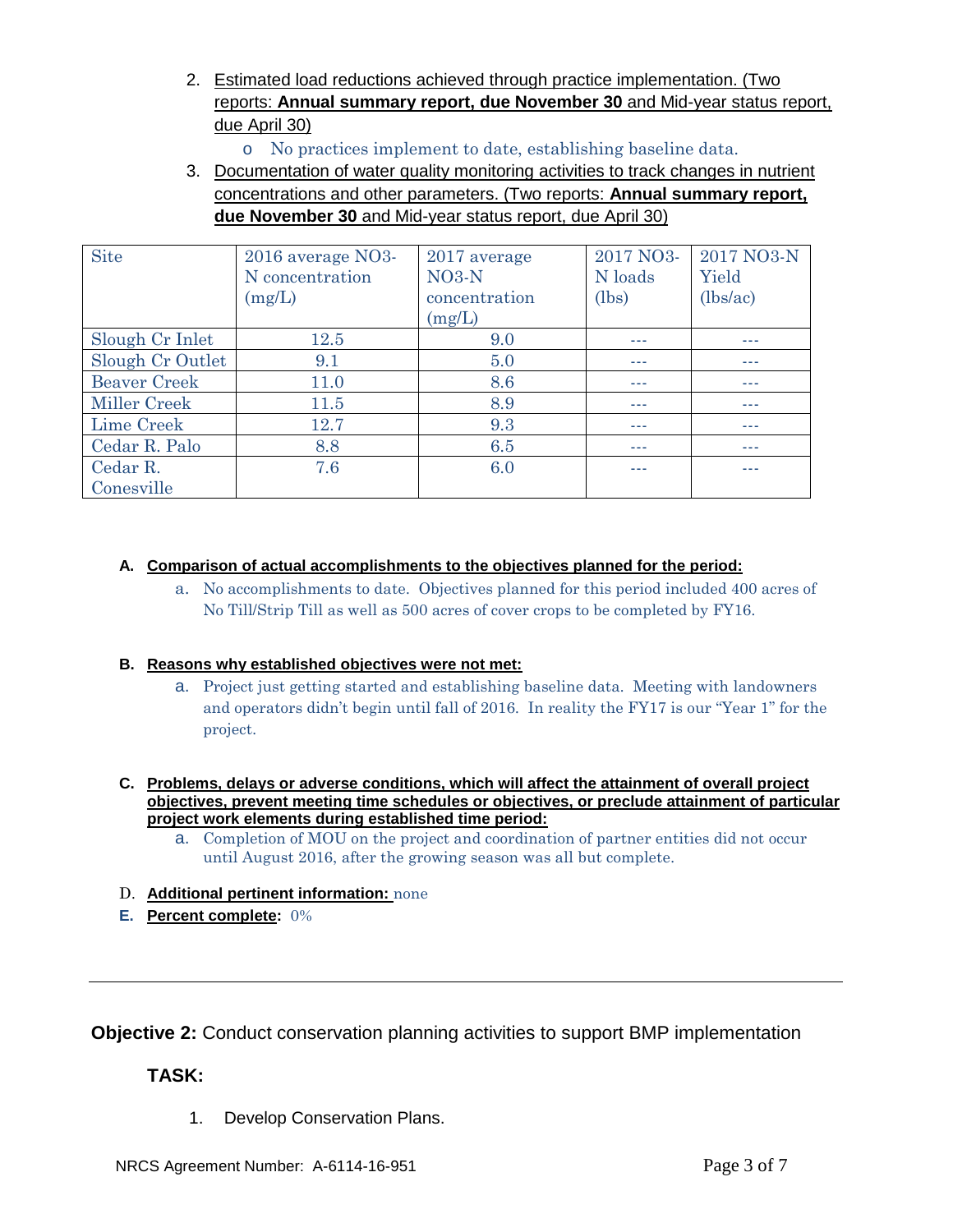2. Conservation practice design and layout.

# **Deliverables Required to Document Task Completion:**

- 1. List of completed plans certified as complete by the NRCS District Conservationist o -0- Completed plans certified as completed by Annual report
- 2. List of completed conservation practice designs and layouts.
	- o -0- Completed Conservation practice designs and layouts completed by Annual report
- **A. Comparison of actual Accomplishments to the objectives planned for the period: (Insert accomplishments):**

Projects completed:

- Assisted three landowner/operators assisted in planning and implementation
	- o Dollars assisted on applying 160 acres cover crops, 3.1 acres of grassland waterway and 15 acres of timber stand improvement
	- o \$6,767.25 total dollars expended
- •

Projects Planned

- 4,228.4 acres obligating \$583,542 has been contracted by 22 producers
- 11,913.7 acres of cover crops cost share were obligated.
	- o Most committing to three year continuous cover crop some five year
- 2,174.9 acres of no-till/strip till cost share obligated  $-$  all three years
- **B. Reasons why established objectives were not met:**
	- **a.**
- **C. Problems, delays or adverse conditions, which will affect the attainment of overall project objectives, prevent meeting time schedules or objectives, or preclude attainment of particular project work elements during established time period:**
- **D. Additional Pertinent Information**
- **E. Percent complete:**

**Objective 3 (Annual Summary Report):** Conduct outreach activities with landowners/producers in the five HUC-12 watersheds:

**TASK:**

1. On-farm contacts with individual farmers and landowners. ?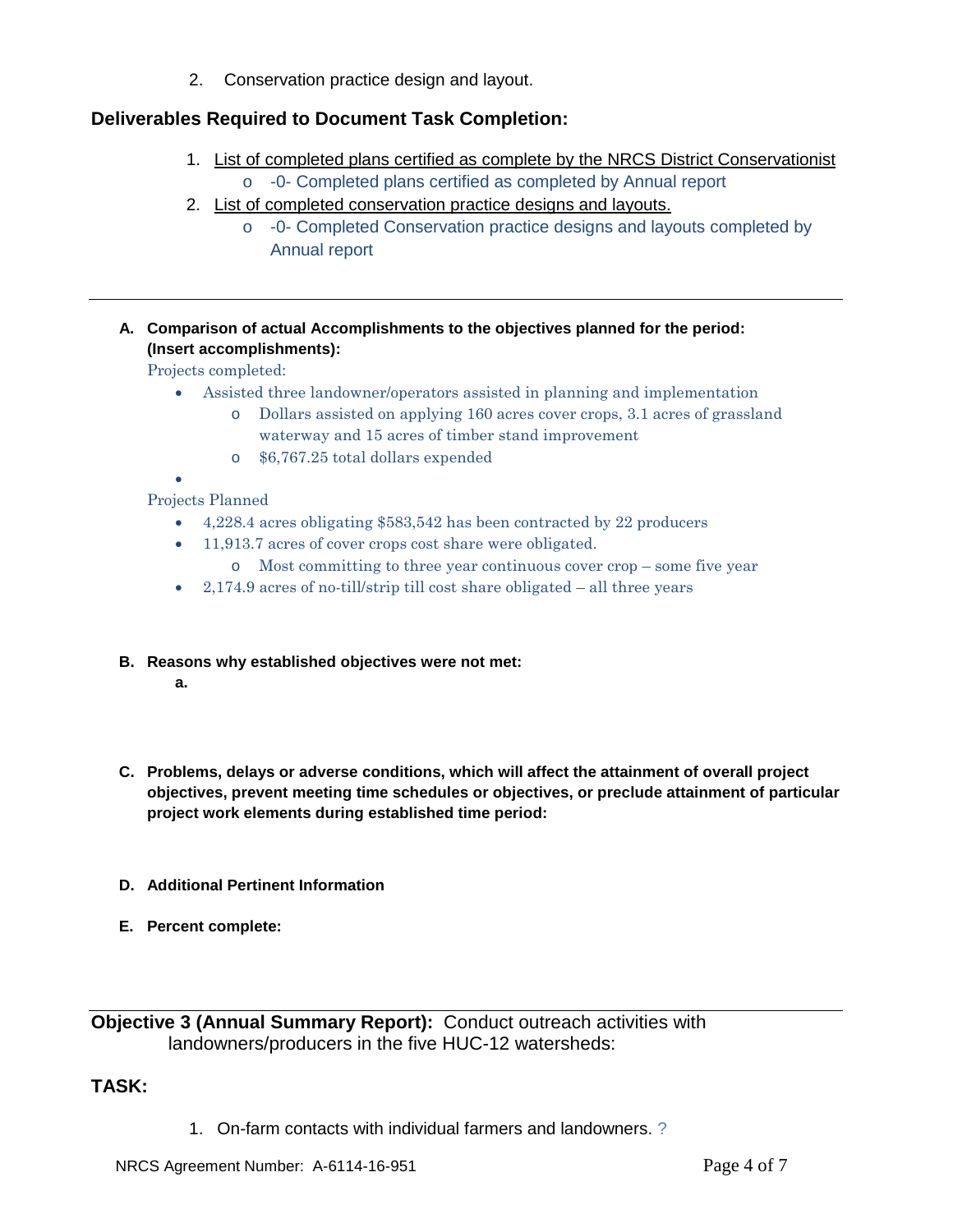- 2. On-farm field days. One –See attached
- 3. Client focused social media posts or blog.
- 4. Client focused direct mailings.
- 5. Media releases on project activities and outreach topics that support project goals.
- 6. Watershed tours for stakeholders, local leaders and media.
- 7. Project administration and reporting.

## **Deliverables Required to Document Task Completion:**

- 1. Report that lists and categorizes contacts by outcome (Required quarterly).
- 2. Copy of agenda, sign-in sheets and an evaluation summary.
- 3. Copy of agenda, participation list and an evaluation summary.
- 4. Copy of posts/blogs.
- 5. Copy of mailing piece.
- 6. Copy of media release.
- 7. Copy of agenda, sign-in Sheets and an evaluation summary.
- 8. Narrative progress reports with cumulative notations for each action item in Attachment C of the agreement. (Completing the semi-annual progress reports in this format meets this requirement)
- **A. Comparison of actual Accomplishments to the objectives planned for the period: (Insert accomplishments):**
- **B. Reasons why established objectives were not met:**
- **C. Problems, delays or adverse conditions, which will affect the attainment of overall project objectives, prevent meeting time schedules or objectives, or preclude attainment of particular project work elements during established time period:**
- **D. Additional Pertinent Information:**
- **E. Percent complete:**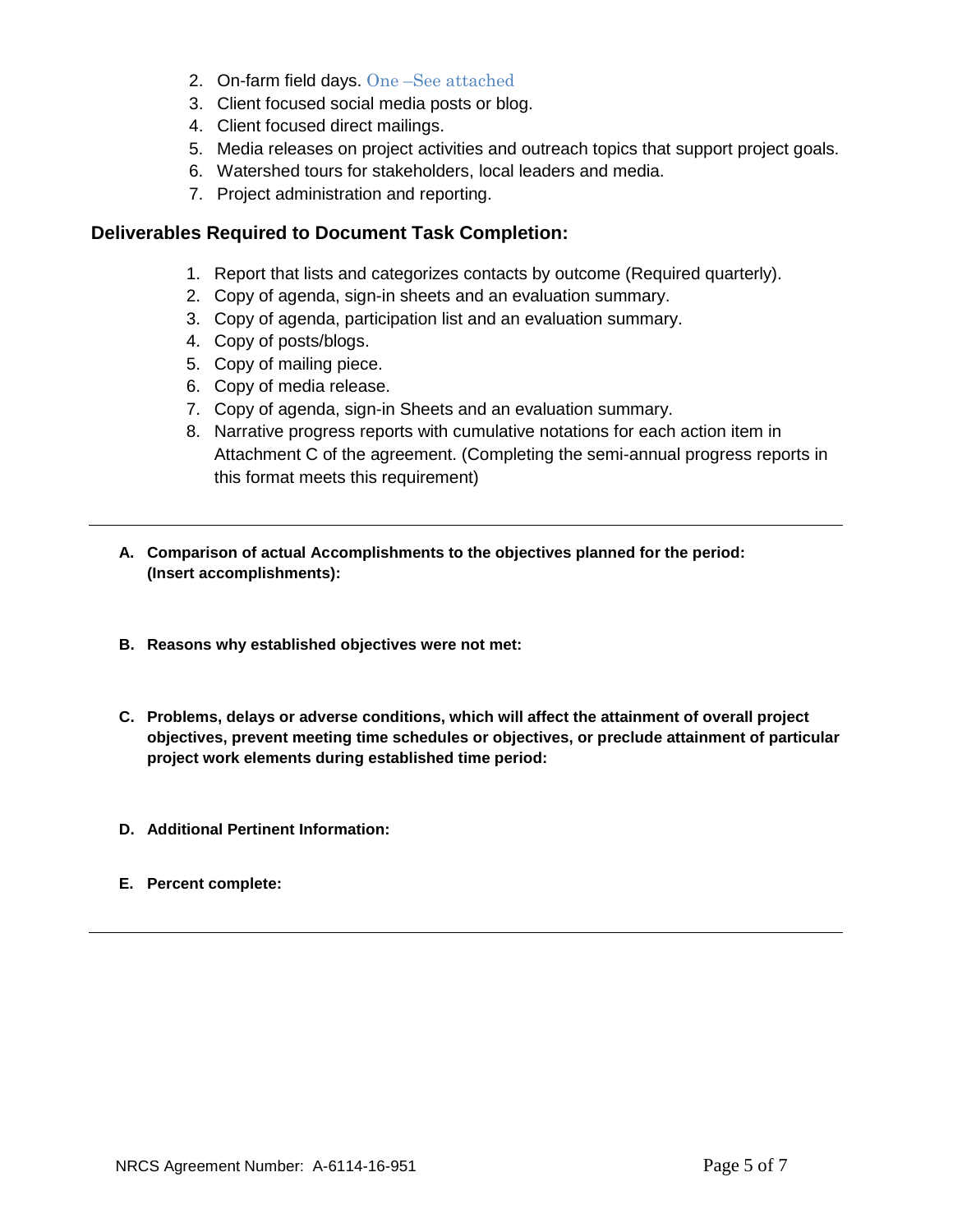#### **ANNUAL PROGRESS REPORTING**

#### **Please provide the following information as it relates to this reporting period.**

#### Education and Outreach

1. Number of events: farm days, workshops, fairs or shows, and presentations;

One (1) field day was held on September 21st , Topics covered during the field day were; Grazing cover crops, Managing cover crops, Cost Share Opportunities and Cover Crop Field Plots.

2. Outreach materials created: brochures or pamphlets, fliers, handbooks, and Web site development;

Floyd County host and maintains a webpage on Floyd County's website. The website garners information on the creation of the authority, the authority's duties, and a map of the watershed area, management plans, projects and minutes from meetings.

3. Number of media outlets reached: radio, social media, blogs, Web sites, and television;

Radio show discussions by the City Administrator on three different occasions over the year.

- 4. The success of those selected media outlets; unknown
- 5. Number of people reached by demographic: beginning farmers and ranchers, historically underserved farmers and ranchers, veteran farmers and ranchers, and new clients that have not worked with NRCS in the past;
- 6. Success stories; and In the first full year of the project a substantial amount of funding dedicated to projects (\$583.542)
- 7. Lessons learned: How can education and outreach be improved? What could be done differently to engage participants?

## Partnerships

- 1. Overall success of partner relationship during the planning process; Overall outreach has been very successful with the number of producers already on board.
- 2. Overall success of partner relations during the implementation process; and
- 3. Engagement of new partners.

## Implementation

- 1. If Adjustment of Terms were granted, provide explanation of those adjustments;
- 2. The effects of the Adjustment of Terms;